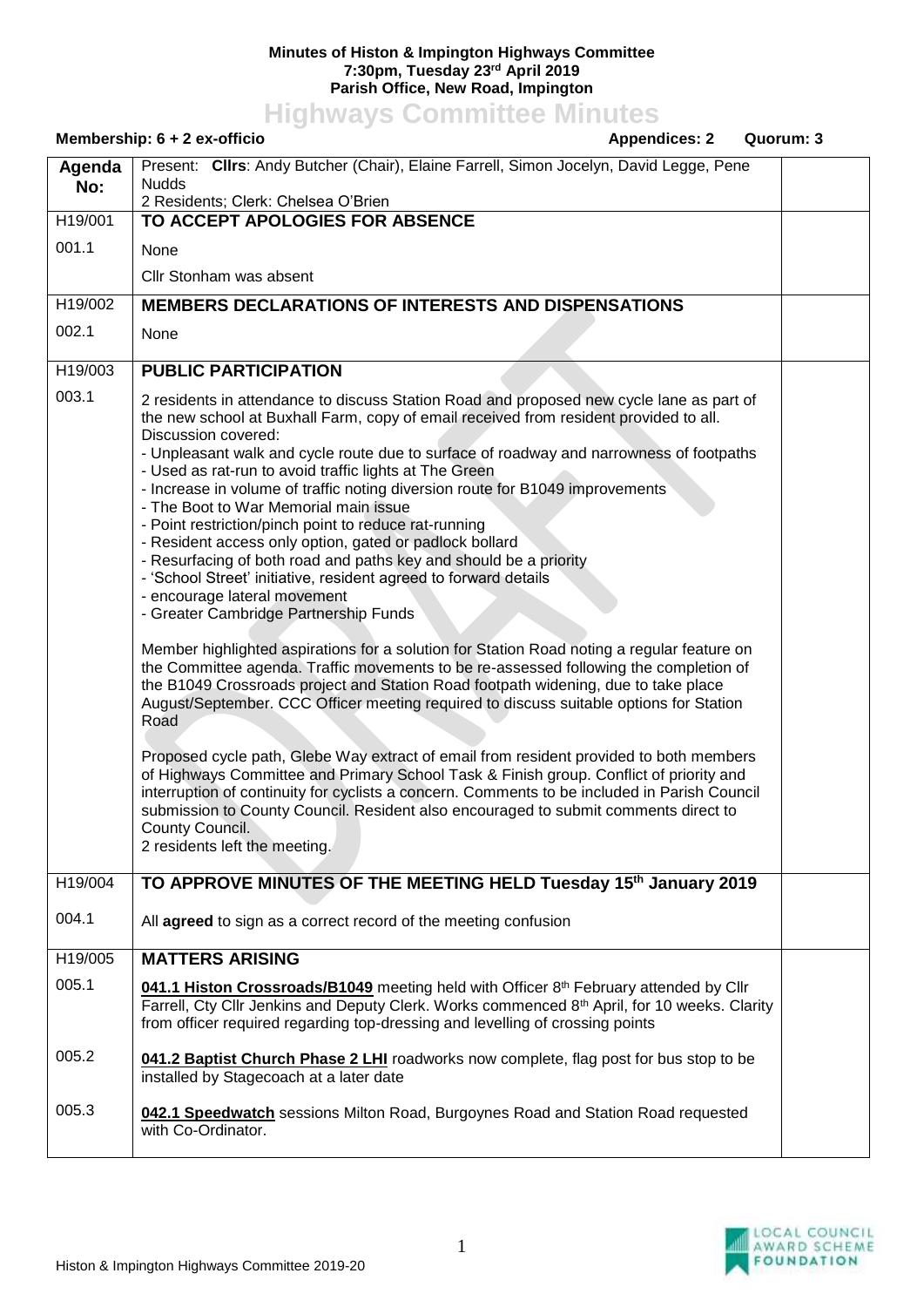| H19/006 | <b>TO RECEIVE</b>                                                                                                                                                                                                                                                                                                                                                                                                                                                                                                                                                                                                                                                                                                                                                                                                                                                                                                                                                                                                                                                                                          |                                         |
|---------|------------------------------------------------------------------------------------------------------------------------------------------------------------------------------------------------------------------------------------------------------------------------------------------------------------------------------------------------------------------------------------------------------------------------------------------------------------------------------------------------------------------------------------------------------------------------------------------------------------------------------------------------------------------------------------------------------------------------------------------------------------------------------------------------------------------------------------------------------------------------------------------------------------------------------------------------------------------------------------------------------------------------------------------------------------------------------------------------------------|-----------------------------------------|
| 006.1   | <b>Clerks Report (Appx 1)</b> provided to all and accepted including highways faults reported;<br>outstanding actions; meetings attended.                                                                                                                                                                                                                                                                                                                                                                                                                                                                                                                                                                                                                                                                                                                                                                                                                                                                                                                                                                  |                                         |
| 006.2   | CCC Notifications & Updates detailed in (Appx 1). Items of note include:<br>Micro-resurfacing programme:<br>Home Close - 25 <sup>th</sup> April - 1 <sup>st</sup> May<br>Priors Close - 28 <sup>th</sup> April - 3 <sup>rd</sup> May<br>Ambrose Way - 28 <sup>th</sup> April - 3 <sup>rd</sup> May                                                                                                                                                                                                                                                                                                                                                                                                                                                                                                                                                                                                                                                                                                                                                                                                         |                                         |
| H19/007 | <b>PROJECTS/ACTIVE SCHEMES - Update</b>                                                                                                                                                                                                                                                                                                                                                                                                                                                                                                                                                                                                                                                                                                                                                                                                                                                                                                                                                                                                                                                                    |                                         |
| 007.1   | To agree proposed design of Pedestrian Support Package Phase 2 LHI 19-20, drawing<br>numbers: f/way001/002/003 provided to all (Appx 2)<br>Drawing 003 - showing Kingsway and Normanton Way/Greenleas - approve<br>Drawing 002 - showing Macfarlane Close to School Lane and rear of Manor Park/Somerset<br>Road. Discussion outlined:<br>Clarity requested with regards to width of footpath rear of Somerset Road<br>Small section N/E not allocated for resurfacing, CCC Officer to be asked of<br>$\blacksquare$<br>additional funds required to complete path, or relocate funds from other path<br>Agreed on receipt of information from Officer, delegation for Acting Clerk to<br>$\blacksquare$<br>produce Capital Bid paper for either FLA Committee or Finance Committee for up to<br>an additional £3k to complete footpath rear of Somerset Road/Manor Park if funds<br>cannot be relocated within the current project remit<br>Agreed to delegate to Acting Clerk to meet with Officer to seek clarity on options<br>going forward and advise of outcome<br>Drawing 001 - Overview of scheme | <b>Acting</b><br><b>Clerk</b>           |
| 007.2   | To nominate a Councillor (s) for the project in line with Externally Led Projects Policy<br>All agreed Clirs Butcher and Farrell in consultation with Acting Clerk to act within the remits<br>of the policy                                                                                                                                                                                                                                                                                                                                                                                                                                                                                                                                                                                                                                                                                                                                                                                                                                                                                               | AB/EF/<br><b>Acting</b><br><b>Clerk</b> |
| 007.3   | To accept quote to re-furbish bus shelter, Station Road, Impington. Two quotes presented,<br>all agreed to accept quote from Site & Maintenance to the value of £1260. Parish Council<br>Order form to be completed by Acting Clerk.                                                                                                                                                                                                                                                                                                                                                                                                                                                                                                                                                                                                                                                                                                                                                                                                                                                                       | <b>Acting</b><br><b>Clerk</b>           |
| 007.4   | Station Road Footpath Widening details of diversion route received, due to take place<br>Summer holidays 2019, exact dates to be confirmed                                                                                                                                                                                                                                                                                                                                                                                                                                                                                                                                                                                                                                                                                                                                                                                                                                                                                                                                                                 |                                         |
| H19/008 | <b>OTHER CORRESPONDENCE and HIGHWAYS MATTERS</b>                                                                                                                                                                                                                                                                                                                                                                                                                                                                                                                                                                                                                                                                                                                                                                                                                                                                                                                                                                                                                                                           |                                         |
| 008.1   | <b>Walkabout Support</b> noting Mr Foster current County Council Highways Co-Ordinator,<br>discussion covered need for support from Committee member and improved<br>communication with County Council. To be reviewed after AGM.                                                                                                                                                                                                                                                                                                                                                                                                                                                                                                                                                                                                                                                                                                                                                                                                                                                                          | July<br>Agenda                          |
| 008.2   | Village Maintenance Programme need for Committee to draft schedule of annual village<br>maintenance including targeted overgrowth on key walking routes such as Manor Park,<br>Station Road, Milton Road. Discussion at next meeting                                                                                                                                                                                                                                                                                                                                                                                                                                                                                                                                                                                                                                                                                                                                                                                                                                                                       | July<br>Agenda                          |
| 008.3   | <b>Land at Buxhall Farm, proposed new School</b> correspondence received regarding<br>proposed cycleway and amended plans. See item 003.1                                                                                                                                                                                                                                                                                                                                                                                                                                                                                                                                                                                                                                                                                                                                                                                                                                                                                                                                                                  |                                         |
| H19/009 | <b>12 Month Priority Plan</b>                                                                                                                                                                                                                                                                                                                                                                                                                                                                                                                                                                                                                                                                                                                                                                                                                                                                                                                                                                                                                                                                              |                                         |
| 009.1   | Review of proposed date's 19-20 draft calendar provided to all, subject to agreement at<br>Annual General Meeting. Noting Committee meetings and workshop scheduled in<br>September                                                                                                                                                                                                                                                                                                                                                                                                                                                                                                                                                                                                                                                                                                                                                                                                                                                                                                                        |                                         |
| 009.2   | Project Identification/Review of Wish List copy of wish list provided to all for review. Item<br>for future agenda                                                                                                                                                                                                                                                                                                                                                                                                                                                                                                                                                                                                                                                                                                                                                                                                                                                                                                                                                                                         | July<br>Agenda                          |